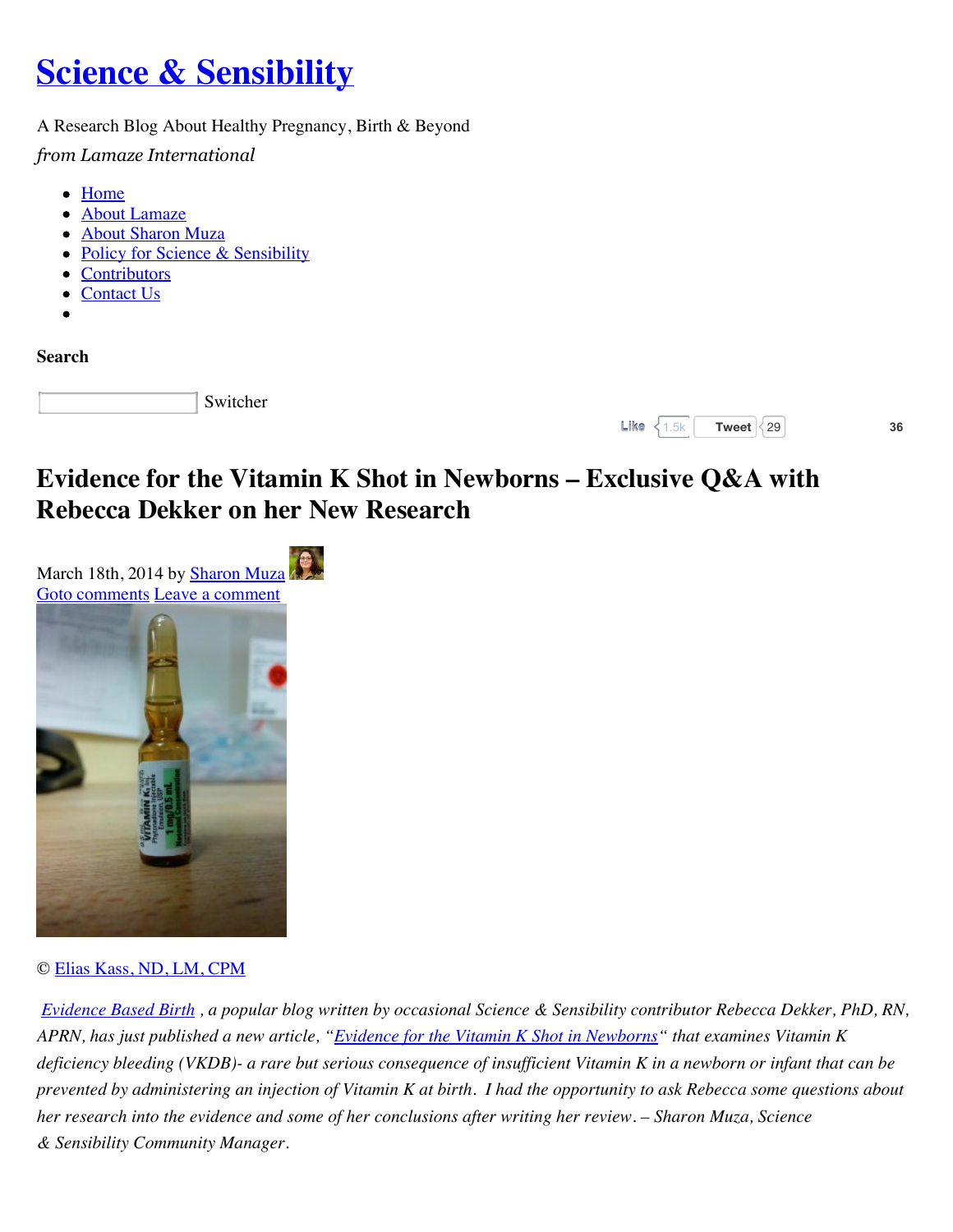Note: Evidence Based Birth website may be temporarily unavailable due to high volume loads on their server. Please be patient with the site, I know the EBB team is working on it.

#### **Sharon Muza: Why was the topic of Vitamin K an important one for you to cover and why now?**

Rebecca Dekker: Well, I try to pick my articles based on what my audience wants me to cover. I heard over and over again that people were confused and concerned about Vitamin K. A lot of parents told me they weren't sure if they should consent to the injection or not. There was just so much confusion, and even I didn't understand what the Vitamin K shot was all about. I didn't know what I was going to do at the birth of my own child last December. It seemed like there was a need for an evidence-based blog article to clear up all the confusion once and for all.

So as usual, I dove in head first into the research, with no up-front biases one way or the other. I just wanted to get to the bottom of this mess!

#### **SM: Were you surprised by what the current research showed about the rates of VKDB, and the apparent significant protection offered by the Vitamin K shot?**

RD: I knew that Vitamin K deficiency bleeding (VKDB) was rare, but I didn't realize—until I started reading the research —how effective the shot is at basically eliminating this life-threatening problem.



#### © [angus mcdiarmid](http://www.flickr.com/photos/angusmcdiarmid/)

I was surprised by how low the rates of VKDB are in European studies, and by how VKDB is more common in Asian populations. I was also surprised by the fact that we don't track VKDB in the U.S. and we have no idea how many infants in the U.S. would develop VKDB if we stopped giving the shot.

The number of infants in Tennessee last year who developed VKDB is very concerning to me. They had 5 cases of lifethreatening VKDB in Nashville during an 8 month period—7 if you count the infants who were found to have severe Vitamin K deficiencies but didn't bleed. None of these infants received Vitamin K, mostly because their parents thought it was unnecessary and weren't accurately informed about the risks of declining the shot.

So the Tennessee situation makes me worry that maybe there is something about our diets in America, or our genetics, that makes us at higher risk for VKDB if we decline the Vitamin K shot for our newborns. But we don't know our underlying risk, because we don't track these numbers on a nationwide scale.

#### **SM: What was the most surprising finding to you in writing this article?**

RD: That the research on Vitamin K for newborns goes back as far as the 1930's and 1940's… that we have literally eight or nine decades of research backing up the use of Vitamin K for newborns. I was under the impression that we were using the shot without any supporting evidence. That turned out not to be the case.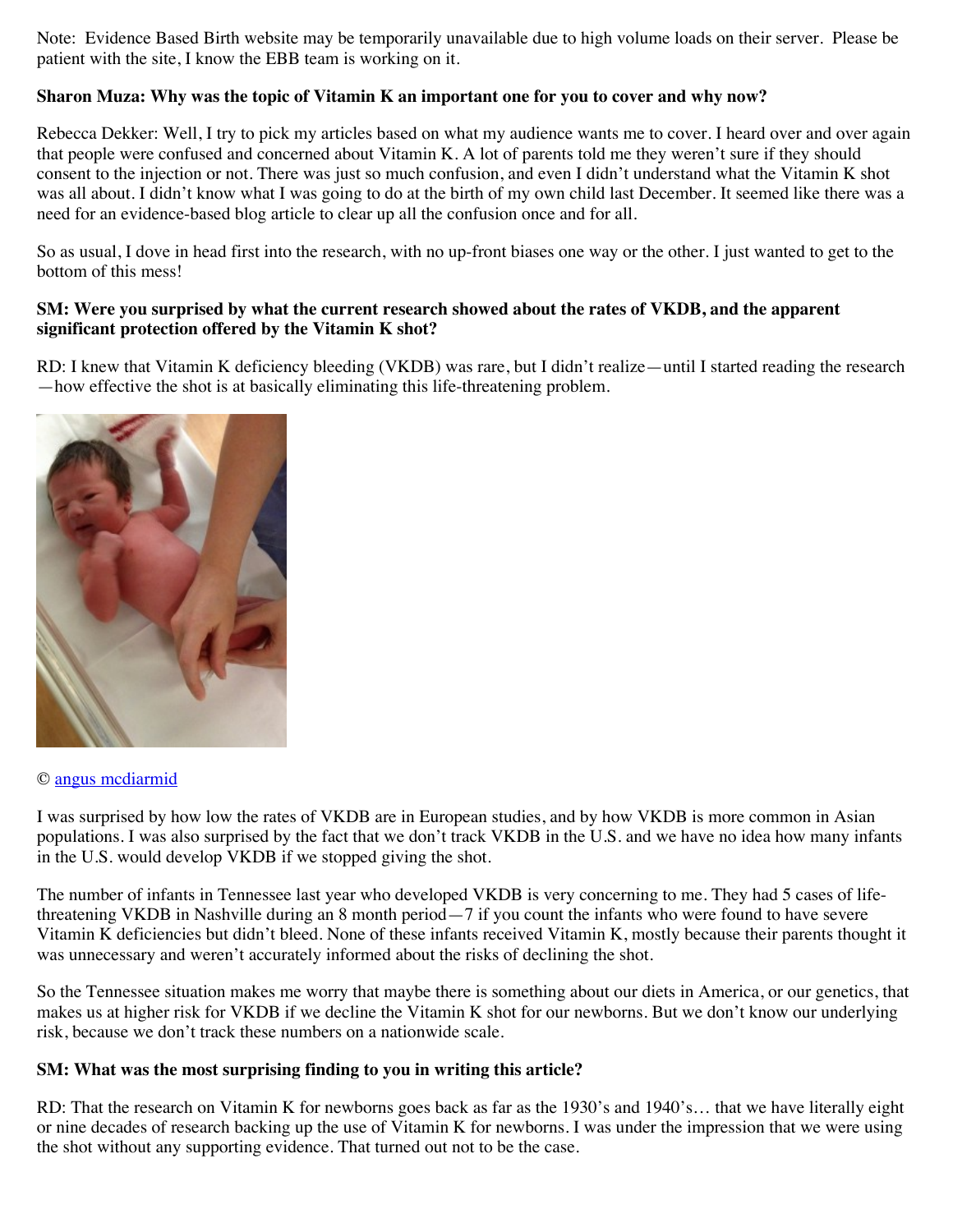I even forked out the money to buy the landmark 1944 study in which a Swedish researcher gave Vitamin K to more than 13,000 newborns. He observed a drastic decrease in deaths from bleeding during the first week of life. I am usually able to read all of my articles through my various subscriptions, but this article was so old the only way I could read it was to buy it. It was pretty eye-opening. There was some really good research going on back then on Vitamin K. About 15 years later, the American Academy of Pediatrics finally recommended giving Vitamin K at birth. We know that it takes about 15 years for research to make its way into practice. It looks like the same was true back then.

But there is this misconception that "Vitamin K doesn't have any evidence supporting its use," and I found that belief is totally untrue. There is a lot of evidence out there. People have just forgotten about it or not realized it was there.

#### **SM: What was the most interesting finding to you in writing this article?**

RD: That the two main risk factors for *late* Vitamin K deficiency bleeding (the most dangerous kind of VKDB that usually involves brain bleeding) are **exclusive breastfeeding** and **not giving the Vitamin K shot**.

Parents who have been declining the shot are the ones who are probably exclusively breastfeeding. So their infants are at highest risk for VKDB.

#### **SM: What do you think is the biggest misconception around the Vitamin K shot?**



#### © [Elias Kass, ND, LM, CPM](http://www.oneskyfamilymedicine.com/)

RD: How do I choose which one? There are so many misconceptions and myths. I've heard them all. The scary thing is, I've heard these misconceptions from doulas and childbirth educators—the very people that parents are often getting their information from. I've heard: "You don't need Vitamin K if you aren't going to circumcise." "Getting the shot isn't necessary." "Getting the shot causes childhood cancer." "Getting the shot is unnatural and it's full of toxins that will harm your baby." "You don't need the shot as long as you have delayed cord clamping." "You don't need the shot if you had a gentle birth."

Informed consent and refusal isn't truly informed if you're giving parents inaccurate information.

#### **SM: What do you think are the sources of information that families are using to make the Vitamin K decision and where are they getting this information from? Do you think families trust the evidence around this?**

RD: This is what I did—I googled "Vitamin K for newborns" and read some of the blog articles that pop up on the front page of results. It is truly alarming the things that parents are reading. "Vitamin K leads to a 1 in 500 chance of leukemia." "Vitamin K is full of toxins." Most of the articles on the front page of results are written by people who have no healthcare or research background and did not do any reference checking to see if what they were saying was accurate. It's appalling to me that some bloggers are putting such bad information out there.

If parents don't trust the evidence, it may be because they have read so many of these bad articles that it's hard to overcome the bias against Vitamin K. All I can say is, given the number of bad articles on the internet about Vitamin K, I can totally understand the confusion people have.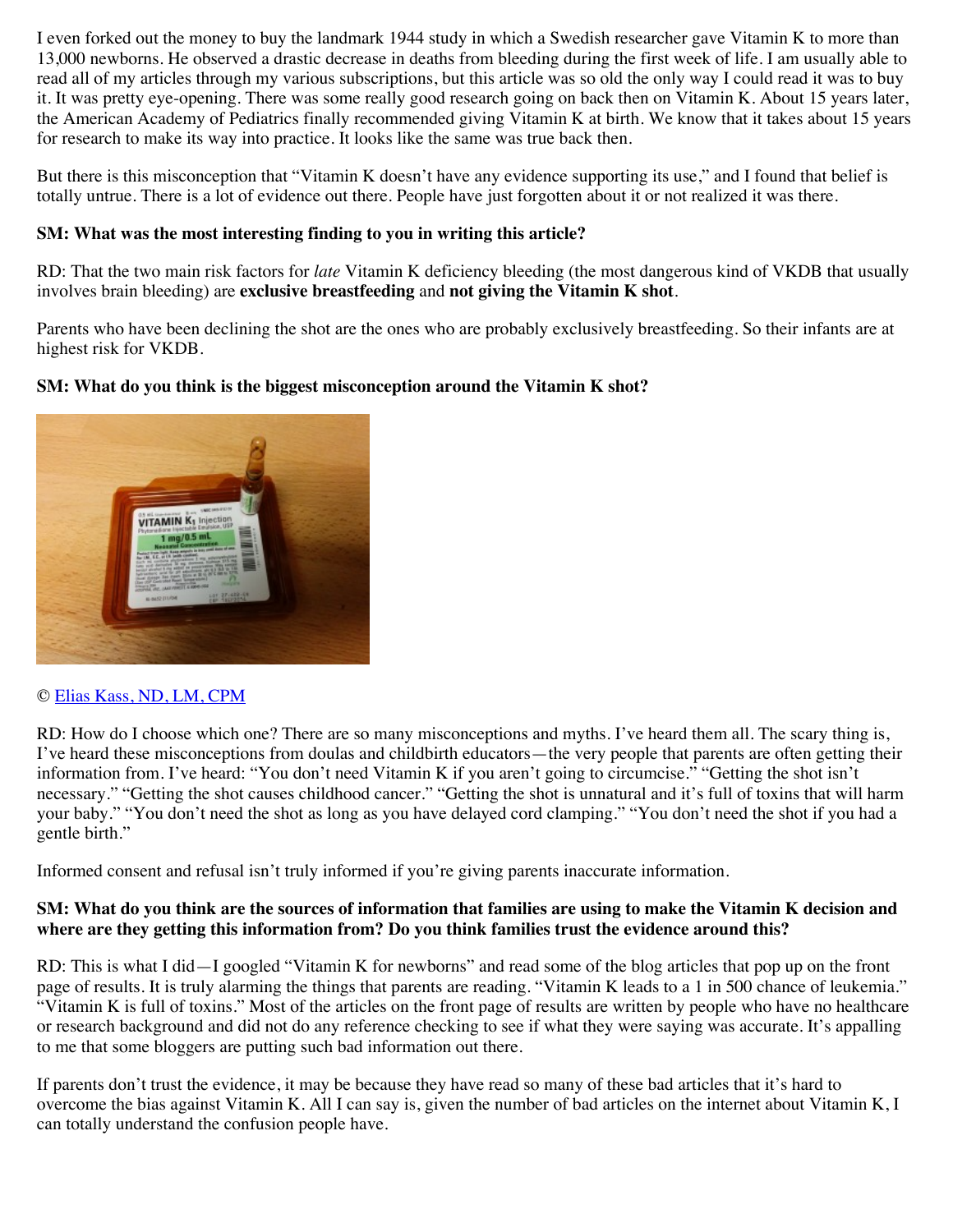I mean, even I was confused before I started diving into the research! I truly went into this experience with no pre-existing biases. I just wanted to figure out the truth. If even I—the founder of Evidence Based Birth—didn't know all the facts about Vitamin K, then I think that's a pretty good sign that most other people don't know the facts, either!

To help remedy the amount of misinformation out there, I'd like for the new Evidence Based Birth article to make it towards the top of the Google results so that parents can read evidence-based information on Vitamin K and check out the references for themselves.

#### **SM: In your article, you state "The official cause of classical VKDB is listed as "unknown," but breastfeeding and poor feeding (<100 mL milk/day) are major risk factors." – Why, if breastmilk offers little to no protection against VKBD, is "poor feeding" seen as a risk factor? What should it matter?**

RD: Poor feeding is a risk factor for classical VKDB, which happens in the first week of life. There are limited amounts of Vitamin K in breastmilk overall, but there is more Vitamin K in colostrum than in mature milk. So infants who don't receive enough milk in those first few days may be at higher risk. This connection was first observed by Dr. Townsend in Boston in the 1890's. He figured out that he could help some infants with early bleeding by getting them to a wet nurse. These infants weren't getting enough milk from their biological mothers, for whatever reasons.

#### **SM: Are families in the USA receiving proper informed consent around the issue of Vitamin K and the risks and benefits of the different options available to their children at birth (injection, oral, or declination of both?)**

RD: I'm not sure, but my gut reaction is that I don't think parents are giving informed consent. In my case, when my first child received the shot, I wasn't even told that she got it! They just did it in the nursery when they separated me from my daughter after birth. It would have been nice to receive some education on it and be given the chance to consent. Maybe if healthcare providers had been properly consenting parents all along, we wouldn't have so much misinformation out there! By taking parents out of the equation and doing the shot in the nursery without their knowledge, that certainly doesn't help educate the public!

I don't think we are doing a very good job with the parents who decline the shot, either. If you read the part of my article where I wrote about the epidemic in Nashville, all of the parents refused the shot, but none of the parents gave *informed* refusal. All of them had been given inaccurate information about the shot, so they couldn't make a truly informed decision. Can you imagine what it must be like for the people who gave them the inaccurate information? That would be so terrible to know that your misinformation may have led to the parents making the choice that they did.

#### **SM: What should the information look like during the consent process so that families can make informed decisions about having their newborns receive Vitamin K in injection or oral form.**

RD: I think [the CDC has a really great handout](http://www.cdc.gov/ncbddd/blooddisorders/documents/vitamin-k.pdf) that can be used for informed consent. If parents want more detailed [information and references, or if they have concerns that the CDC handout doesn't answer, then the Evidence Based Birth](http://www.evidencebasedbirth.com/evidence-for-the-Vitamin-K-shot-in-newborns) blog article covers most of the research out there.

Also, here is [a link to a peer-reviewed manuscript](http://www.ncbi.nlm.nih.gov/pmc/articles/PMC3021393/) that is free full-text, and although it is written at a higher level, it does a good job addressing the myths about the Vitamin K shot.

#### **SM: Are you aware of any adverse effects from either the injection or the oral administration of Vitamin K, other than bruising, pain and bleeding at the injection site if an injection pathway is chosen?**

RD: Not if given via the intramuscular method. Some bloggers out there look at the medication information sheet and immediately start pointing out some scary sounding side effects. It's important to realize that those side effects refer to *intravenous* administration. Giving a medication intravenously (IV) is a whole different ballgame than giving an intramuscular shot  $(IM)$ . In general, medications have the potential to be a lot more dangerous if they are given  $IV$ because when medications are given IV they go straight to the heart and all throughout the circulation in potent quantities. For newborns, the Vitamin K is given IM, not IV, which is a much safer method of giving medications in general.

#### **SM: In a childbirth education class, with limited time and a lot of material to cover, what message do you think educators should be sharing about the Vitamin K options.**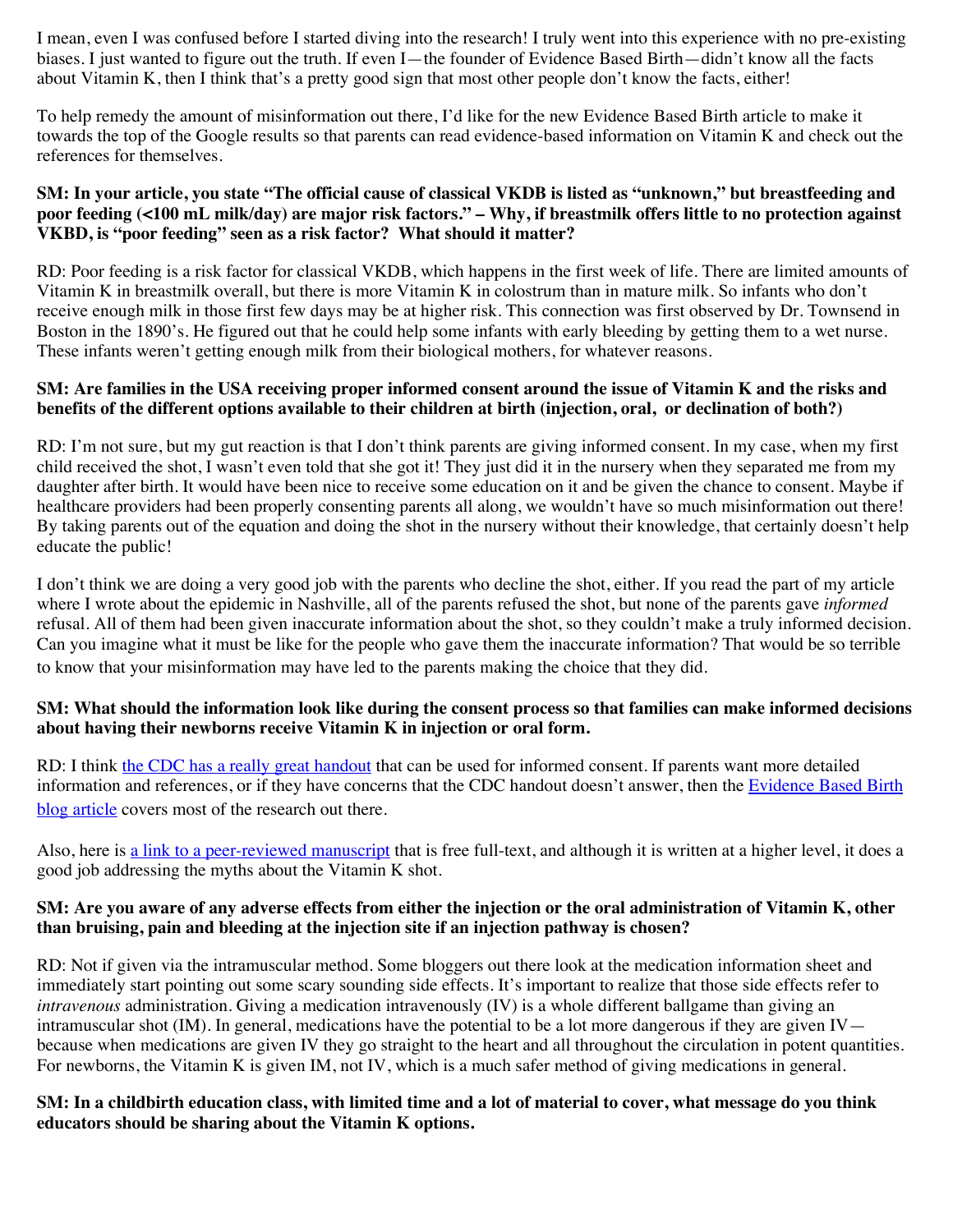RD: If I had to sum it up in a minute or less, I would share that babies are born with limited amounts of Vitamin K, and Vitamin K is necessary for clotting. Although bleeding from not having enough Vitamin K is rare, when it happens it can be deadly and strike without warning, and half of all cases involve bleeding in the baby's brain.

Breastfed babies are at higher risk for Vitamin K bleeding because there are very low levels of Vitamin K in breastmilk. Giving a breastfed infant a Vitamin K shot virtually eliminates the chance of life-threatening Vitamin K deficiency bleeding. The only known adverse effects of the shot are pain, bleeding, and bruising at the site of the injection.

Right now there is no FDA-approved version of oral Vitamin K, although you can buy a non-regulated Vitamin K supplement online. A regimen of three doses of oral Vitamin K1 at birth, 1 week, and 1 month reduces the risk of bleeding. Although oral Vitamin K1 is better than nothing, it is not 100% effective. It is important for parents to administer all 3 doses in order for this regimen to help lower the risk of late Vitamin K deficiency bleeding.

If parents want to use the oral method, or decline the Vitamin K altogether, I would encourage them to do their research and talk with their healthcare provider so that they truly understand the risks of declining the injection. I would tell them to take caution when reading materials online because there is a lot of misinformation out there and you don't want them making important healthcare decisions based on faulty information.

#### **SM: How should a childbirth educator (or other professional who works with birthing women) respond when asked by parents "Why does breastmilk, the perfect food for babies, not offer the protection that babies need? It doesn't make sense?"**

RD: Breastmilk *is* the perfect food for babies! But for some reason—we don't know why—Vitamin K doesn't do a very good job of going from the mom to the baby through breastmilk. Our diets today are probably low in Vitamin K (green leafy vegetables), which doesn't help matters, either.

It's possible that maybe there is some reason we don't know of that could explain why Vitamin K doesn't cross the placenta or get into breastmilk very well. Maybe the same mechanism that keeps Vitamin K out of breastmilk is protecting our babies from some other environmental toxin. Who knows?

If it helps, look at it this way—don't blame it on the breastmilk! Blame it on the Vitamin K! That pesky little molecule doesn't do a good job of getting from one place to the other. So we have to give our infants a little boost at the beginning of life to help them out until they start eating Vitamin K on their own at around 6 months.

#### **SM: If formula feeding is protective, because of the addition of Vitamin K in the formula, why wouldn't oral dosing of Vitamin K be effective for the exclusively breastfed infant – is it just a compliance issue?**

RD: Part of the failure of oral Vitamin K is compliance—not all parents will give the full regimen of oral doses, no matter how well-intentioned they are. But research from Germany shows that half of the cases of late VKDB occur in infants who completed all 3 doses. It's thought that maybe some infants don't absorb the Vitamin K as well orally. Vitamin K is a fatsoluble vitamin, and it needs to be eaten with fatty foods or fatty acids in order for it to be absorbed. So maybe some of those infants had the Vitamin K on an empty stomach. Or maybe they spit it up!

#### **SM: Do you expect a strong reaction from any particular segment of professionals or consumers about your findings?**

RD: No more so than when I published the Group B Strep article!

I anticipate that some people may think that the shot is too painful for newborns, and they may theorize that this pain will cause life-long psychological distress. Unfortunately there really isn't any evidence to back that claim up, and so I can't really address this theory. But I have spoken with parents and nurses, and they say that having the baby breastfeed while the shot is administered can drastically reduce the pain of the shot.

I would encourage parents who are worried about pain to weigh these two things: the chance of your infant experiencing temporary pain with an injection, versus the possibility of a brain bleed if you don't get the shot.

#### **SM: Any last thoughts that you would like to share with Science & Sensibility readers on this topic?**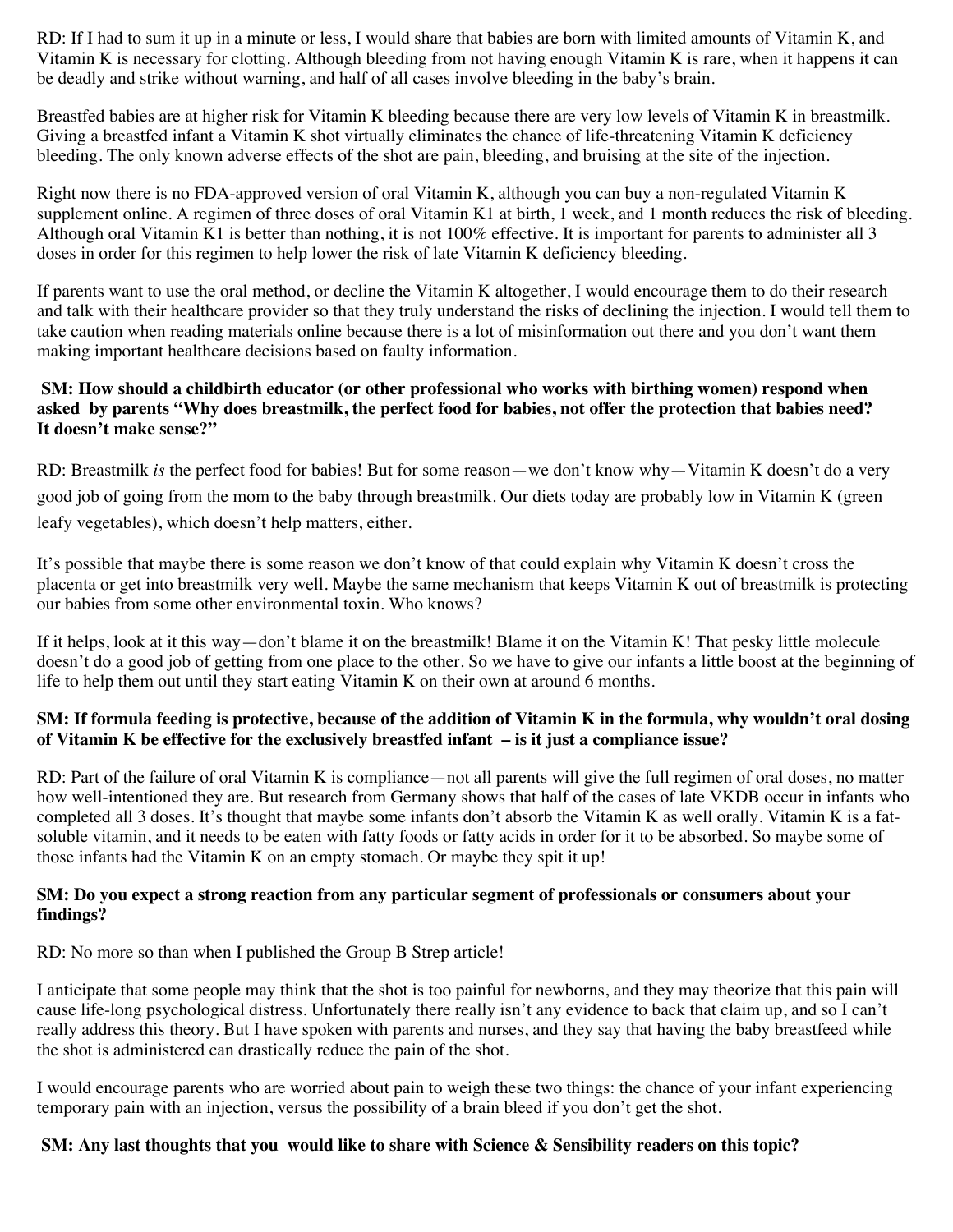RD: You can be a natural-minded parent… interested in natural birth and naturally healthy living, and still consent to your newborn having a shot with a Vitamin K to prevent bleeding. These things are not mutually exclusive. One hundred years ago, infants with Vitamin K deficiency bleeding would have died with no known cause. But today, we have the chance to prevent these deaths and brain injuries using a very simple remedy. The discovery of Vitamin K and its ability to prevent deadly bleeds is a pretty amazing gift. I am thankful to all of the researchers and scientists who used their talents and gifts and got us to this point, where we now have the power to prevent these tragedies 100% of the time.

*I want to thank Rebecca Dekker for taking the time to answer my questions I always look forward to Rebecca's new articles, and appreciate the effort she puts into preparing them, Have you had a chance to read Rebecca Dekker's new post on the [Evidence for Vitamin K Shots in Newborns](http://www.evidencebasedbirth.com/evidence-for-the-Vitamin-K-shot-in-newborns)? Will you be changing what you say to your clients or patients based on what you read or based on this interview with Rebecca? What are your thoughts on this information? Are you surprised by anything you learned? I am very interested in your thoughts – please share in our comments section. – SM*

[Babies,](http://www.scienceandsensibility.org/?cat=664) [Childbirth Education,](http://www.scienceandsensibility.org/?cat=46) [Evidence Based Medicine,](http://www.scienceandsensibility.org/?cat=412) [informed Consent,](http://www.scienceandsensibility.org/?cat=620) [New Research,](http://www.scienceandsensibility.org/?cat=4) [Newborns](http://www.scienceandsensibility.org/?cat=1397), [Research,](http://www.scienceandsensibility.org/?cat=171) [Vaccinations](http://www.scienceandsensibility.org/?cat=1180) [Childbirth Education,](http://www.scienceandsensibility.org/?tag=childbirth-education) [guest posts](http://www.scienceandsensibility.org/?tag=guest-posts-2), [informed Consent,](http://www.scienceandsensibility.org/?tag=informed-consent) [newborns,](http://www.scienceandsensibility.org/?tag=newborns) [Rebecca Dekker,](http://www.scienceandsensibility.org/?tag=rebecca-dekker) [research,](http://www.scienceandsensibility.org/?tag=research) [Vaccinations,](http://www.scienceandsensibility.org/?tag=vaccinations) [Vitamin K](http://www.scienceandsensibility.org/?tag=vitamin-k), [VKDB](http://www.scienceandsensibility.org/?tag=vkdb)

[Comments \(10\)](javascript:void(0);) [Trackbacks \(0\)](javascript:void(0);) [Leave a comment](http://www.scienceandsensibility.org/?p=8053#respond) [Trackback](http://www.scienceandsensibility.org/wp-trackback.php?p=8053)

1. [Cara Montgomery](http://www.createyourbirth.com/) March 18th, 2014 at 10:07 |  $#1$ [Reply](javascript:void(0);) | [Quote](javascript:void(0);)

Great blog today, thank you. As a childbirth educator brings a lot of things to mind for me. 1) The amount of inaccurate information available to parents and attempting to overcome this. 2) How serious the ramifications can be passing on incorrect information to parents. 3) The importance of helping parents asses risk for themselves. 4) The sometimes contradictory feeling I get when explaining to parents that on one hand our bodies and babies know best (birth, breastfeeding, etc…) and on the other hand that some interventions can ben necessary and save lives. Lots to think about today!

 $2<sup>1</sup>$ 

Billee Wolff March 18th, 2014 at 11:01 |  $\frac{\#2}{2}$ [Reply](javascript:void(0);) | [Quote](javascript:void(0);)

Thank you for this article, it really clears up so much misinformation I have read and believed.

3.

**[Jessica](http://www.onetreephotography.com/)** March 18th, 2014 at 11:36 | [#3](http://www.scienceandsensibility.org/?p=8053#comment-142077) [Reply](javascript:void(0);) | [Quote](javascript:void(0);)

Thanks for this information. I refused vitamin K with my last two babies because I assumed that with gentle births there would be no need for it. Apparently I was wrong. But with my last baby, I developed blood clots post partum. Is vitamin K still a good idea for infants whose mothers have known clotting issues?

(30) 4

> [Deena Blumenfeld E-RYT, RPYT, LCCE](http://www.shininglightprenatal.com/) March 18th, 2014 at 11:47 |  $#4$ [Reply](javascript:void(0);) | [Quote](javascript:void(0);)

Rebecca  $\sim$  Thank you for countering the myths surrounding the Vit. K shot. I appreciate your realistic perspective. I find that any dogmatic way of parenting (e.g. "natural") doesn't leave the parent room to be flexible… Though I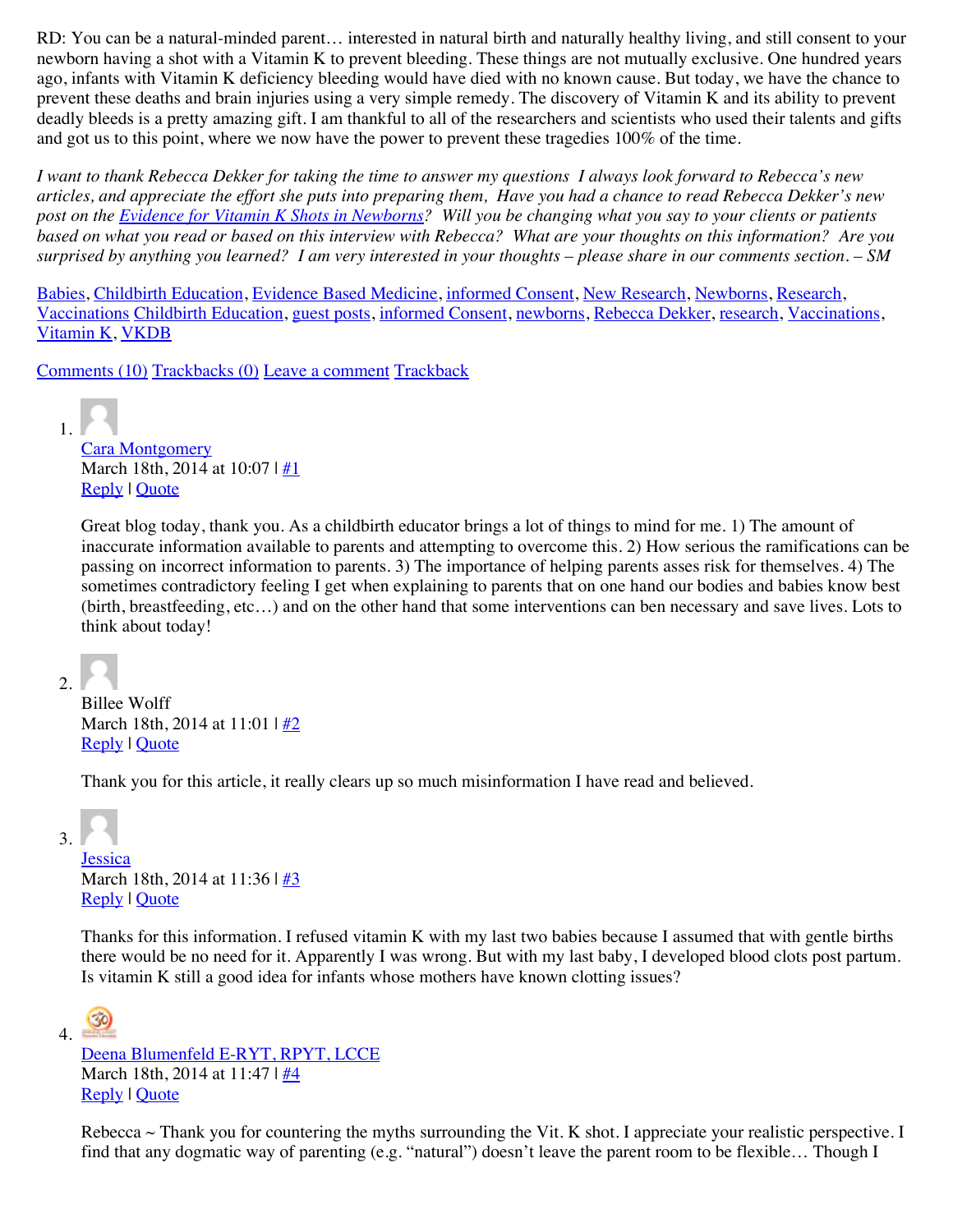suppose that's the definition of dogmatic! I encourage my parents not to be dogmatic with regards to their pregnancies, childbirth or parenting. So, again, thank you. As always, I will share your article on my social media outlets.



#### [Lori Daley](http://www.delcodoula.com/) March 18th, 2014 at 11:47 |  $#5$ [Reply](javascript:void(0);) | [Quote](javascript:void(0);)

Thank you, Rebecca Dekker, once again! Whether we (speaking for birth professionals) already have an opinion or not, I think we should all know this information to be able to pass onto clients/students who are asking us what we think or know about the possible risks of getting or refusing the vitamin K shot following birth. This was a lot of work, I know it! Thank you again for clearing the myths surrounding this after-birth intervention and bringing light to fact that parents are so often bombarded with misinformation on the net, even perpetuated sometimes by doulas and childbirth educators. Well worth the \$5 to purchase the pdf as a handout for clients and classes. And I love your 1 minute summary above!



[Rebecca Dekker](http://www.evidencebasedbirth.com/) March 18th, 2014 at 12:40 | [#6](http://www.scienceandsensibility.org/?p=8053#comment-142101) [Reply](javascript:void(0);) | [Quote](javascript:void(0);)

Hi Cara and Deena, thank you for your comments!! Cara… I totally concur. Definitely food for thought. I feel that way about my blog articles all the time, which is why I have such high standards for what I will publish, and why I send it to experts in the field for review. I really don't want to put inaccurate information out there. And Deena– that is a really good point. I think flexibility is important. The most outspoken opponents of Vitamin K are often the most dogmatic and leave little room for flexibility.

### 7.

[Rosemarie](http://www.mothertomotherservices.com/) March 18th, 2014 at 13:04 | [#7](http://www.scienceandsensibility.org/?p=8053#comment-142107) [Reply](javascript:void(0);) | [Quote](javascript:void(0);)

Thank you for all the research you did and for sharing this with all of us in the childbirth field. As a birth doula and childbirth educator who teaches evidence based practices, I can now share these finding to help couples make the best and safest decisions for their babies.

## 8.

lex

March 18th, 2014 at 13:59 | [#8](http://www.scienceandsensibility.org/?p=8053#comment-142119) [Reply](javascript:void(0);) | [Quote](javascript:void(0);)

Hi,

Glad to hear its not all negative towards things that help our babies live.

I've just read it on facebook and someone has left a comment there saying about women having vit k in their diets etc…

doesn't matter for some women like me, i depend on medical stuff, i have epilepsy and take drugs which require me to have doses of vit k and obv best for baby too because of the effect the drugs have.

People need educating, its half the problem these days people make "trend" choices and not informed and educated choices.

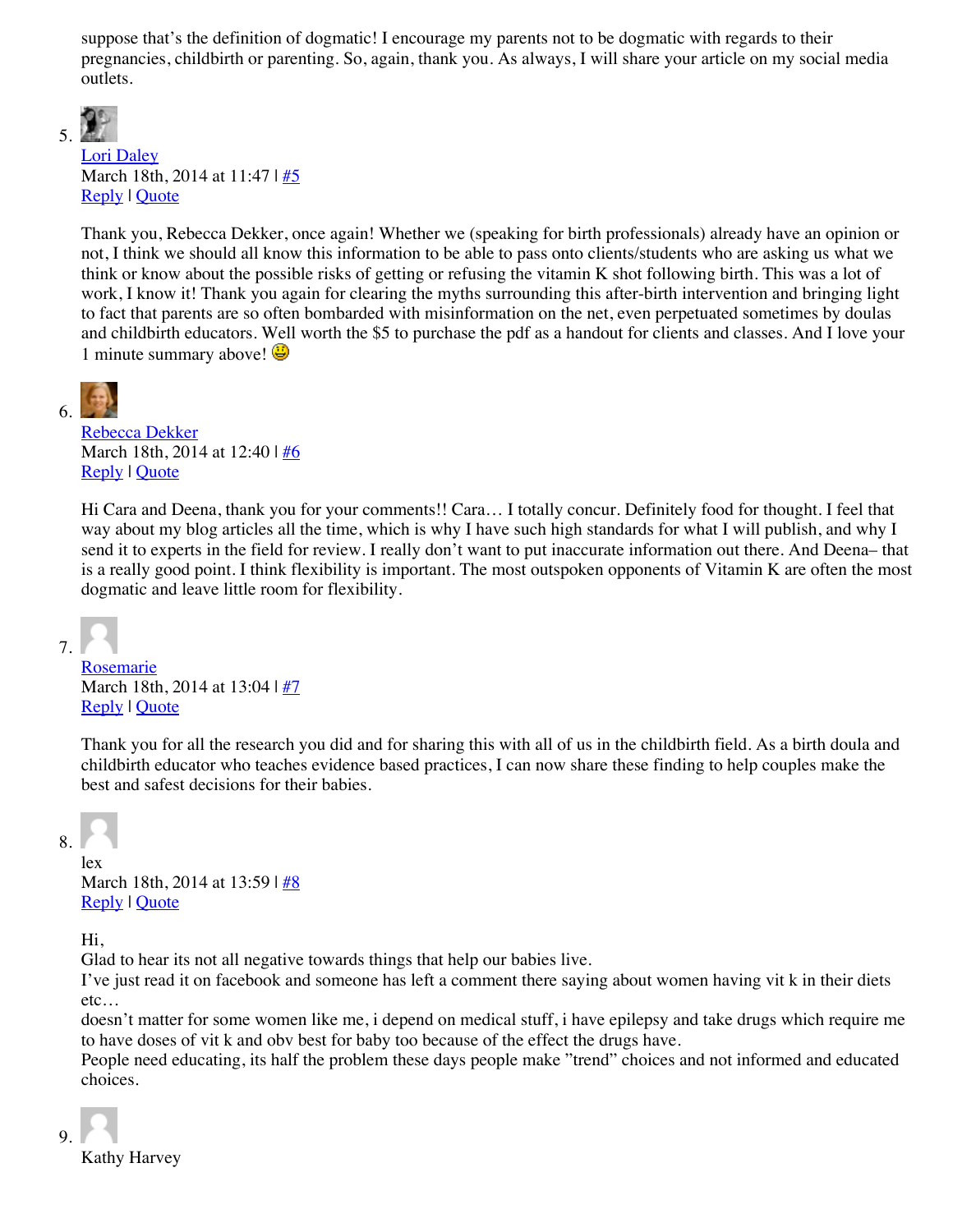March 18th, 2014 at 15:17 |  $\frac{\#9}{4}$ [Reply](javascript:void(0);) | [Quote](javascript:void(0);)

Very interesting Rebecca and thank yo for your time and preparation. Very worthwhile investing a few dollars. How do you see a babies biological blueprint as fundamentally faulty when there must be reasons why nature provides relatively low levels of vit k in early days? Your page 10 no. 3 seems incomplete as there is discussion around these "low levels" at birth being why foetal intracranial haemorrhage is very rare? More research please?

10.

Infinite Sovereign March 18th, 2014 at 15:40  $\frac{1}{10}$ [Reply](javascript:void(0);) | [Quote](javascript:void(0);)

On Merck's package insert for AquaMEPYTON it states that "typically" severe reactions occur after IV use, but it does not say that they happen exclusively as a result of IV adminstration. What is the risk of anaphylaxis from intramuscular injection as compared to the risk of death from VKPD? It should also be noted that Hospira's version of the vit k shot contains aluminum, which concerns me greatly. It is hard to make a risk/benefit evaluation without knowing this information.

1. No trackbacks yet.

| Name (required)                           |
|-------------------------------------------|
| E-Mail (will not be published) (required) |
| Website                                   |
|                                           |

[Subscribe to comments feed](http://www.scienceandsensibility.org/?feed=comments-rss2) Submit Comment [RSS feed](http://www.scienceandsensibility.org/?feed=rss2)

• [Subscribe to Science & Sensibility](http://feedburner.google.com/fb/a/mailverify?uri=science-sensibility&loc=en_US)



### **Categories**

Select Category $\div$ 



**Become a Lamaze Educator** Click Here to Learn How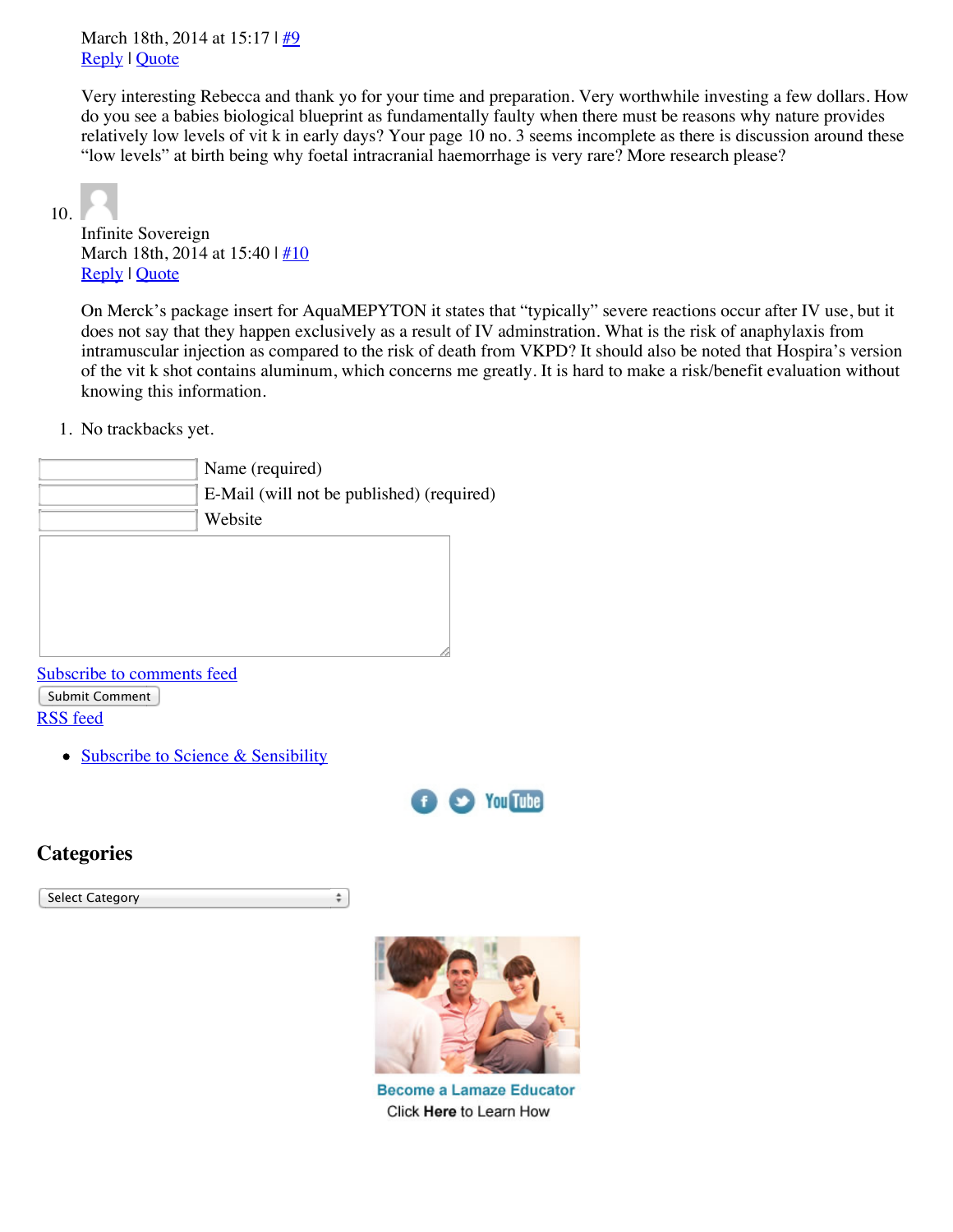

## Maternal Health, Birth & Breastfeeding

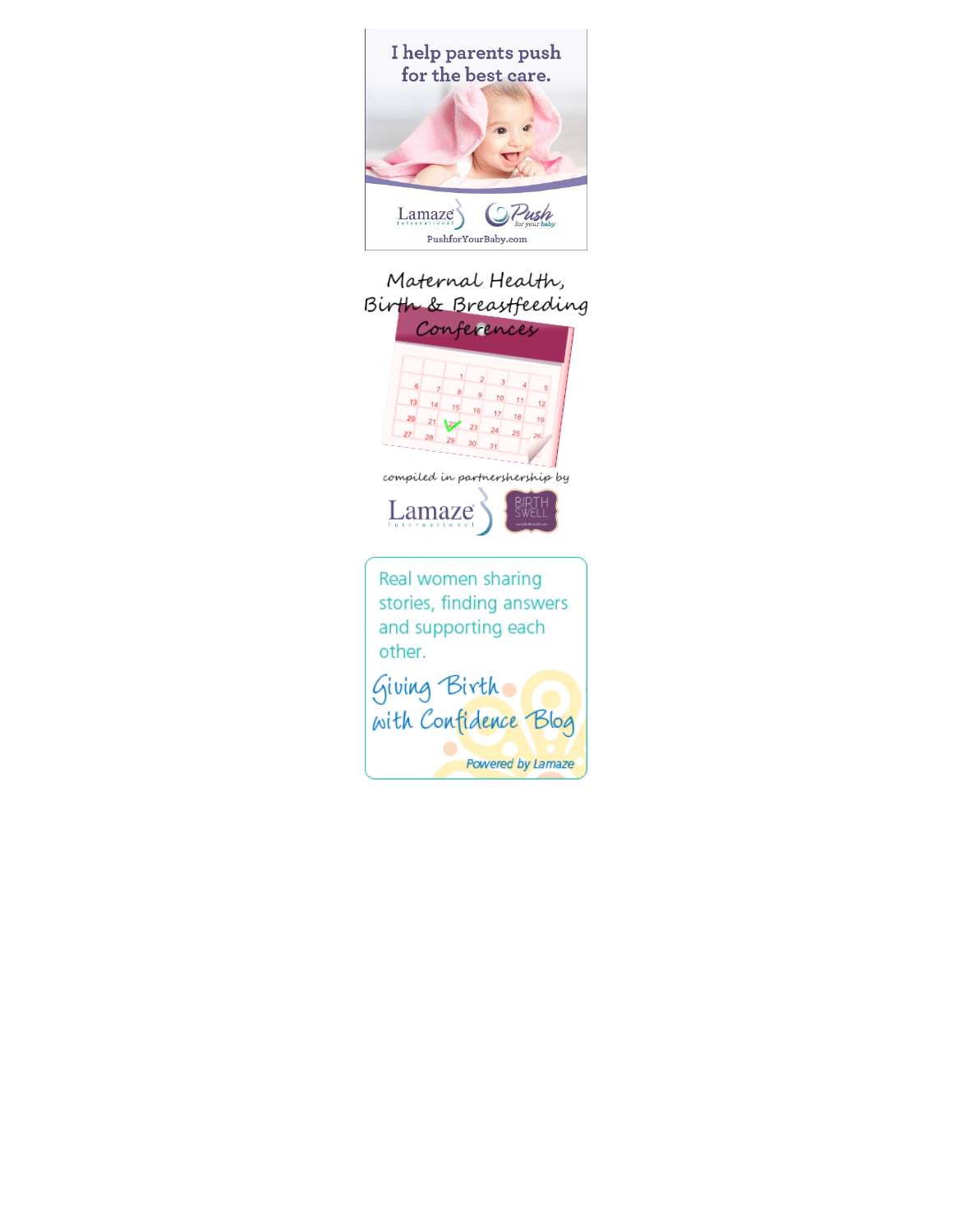

## **Tags**

[ACOG](http://www.scienceandsensibility.org/?tag=acog) [Amy Romano](http://www.scienceandsensibility.org/?tag=amy-romano) [announcements](http://www.scienceandsensibility.org/?tag=announcements) [bias](http://www.scienceandsensibility.org/?tag=bias) [breastfeeding](http://www.scienceandsensibility.org/?tag=breastfeeding) [cesarean](http://www.scienceandsensibility.org/?tag=cesarean) [Childbirth Connection](http://www.scienceandsensibility.org/?tag=childbirth-connection) [Childbirth](http://www.scienceandsensibility.org/?tag=childbirth-education) Education [Continuing Education](http://www.scienceandsensibility.org/?tag=continuing-education) [doulas](http://www.scienceandsensibility.org/?tag=doulas) [epidurals](http://www.scienceandsensibility.org/?tag=epidurals) [Evidence Based Medicine](http://www.scienceandsensibility.org/?tag=evidence-based-medicine) [Giving Birth With Confidence](http://www.scienceandsensibility.org/?tag=giving-birth-with-confidence) [guest post](http://www.scienceandsensibility.org/?tag=guest-post) guest posts [Healthy Birth Practices](http://www.scienceandsensibility.org/?tag=guest-posts-2) [Henci Goer](http://www.scienceandsensibility.org/?tag=henci-goer) [Home Birth](http://www.scienceandsensibility.org/?tag=home-birth) [hospitals](http://www.scienceandsensibility.org/?tag=hospitals) [induction](http://www.scienceandsensibility.org/?tag=induction) [informed Consent](http://www.scienceandsensibility.org/?tag=informed-consent) [interventions](http://www.scienceandsensibility.org/?tag=interventions) Kathy Morelli [Kimmelin Hull](http://www.scienceandsensibility.org/?tag=kimmelin-hull) [labor induction](http://www.scienceandsensibility.org/?tag=labor-induction) [lamaze](http://www.scienceandsensibility.org/?tag=lamaze) [Lamaze International](http://www.scienceandsensibility.org/?tag=lamaze-international) [maternity care quality](http://www.scienceandsensibility.org/?tag=maternity-care-quality) [maternity care systems](http://www.scienceandsensibility.org/?tag=maternity-care-systems) [MD](http://www.scienceandsensibility.org/?tag=md) [midwives](http://www.scienceandsensibility.org/?tag=midwives) [newborns](http://www.scienceandsensibility.org/?tag=newborns) [pain](http://www.scienceandsensibility.org/?tag=pain) [postpartum](http://www.scienceandsensibility.org/?tag=postpartum) [postpartum depression](http://www.scienceandsensibility.org/?tag=postpartum-depression) [practice variation](http://www.scienceandsensibility.org/?tag=practice-variation) [PTSD](http://www.scienceandsensibility.org/?tag=ptsd) [research](http://www.scienceandsensibility.org/?tag=research) [safety](http://www.scienceandsensibility.org/?tag=safety) Sharon Muza [Social Media](http://www.scienceandsensibility.org/?tag=social-media) [Systematic Review](http://www.scienceandsensibility.org/?tag=systematic-review) [Understanding Research](http://www.scienceandsensibility.org/?tag=understanding-research) [VBAC](http://www.scienceandsensibility.org/?tag=vbac) [Walker Karraa](http://www.scienceandsensibility.org/?tag=walker-karraa)

## **Log in**

- $\bullet$  [Log in](http://www.scienceandsensibility.org/wp-login.php)
- **[Entries RSS](http://www.scienceandsensibility.org/?feed=rss2)**
- [Comments RSS](http://www.scienceandsensibility.org/?feed=comments-rss2)
- [WordPress.org](http://wordpress.org/)

## **Archives**

- [March 2014](http://www.scienceandsensibility.org/?m=201403)
- [February 2014](http://www.scienceandsensibility.org/?m=201402)
- [January 2014](http://www.scienceandsensibility.org/?m=201401)
- [December 2013](http://www.scienceandsensibility.org/?m=201312)
- [November 2013](http://www.scienceandsensibility.org/?m=201311)
- [October 2013](http://www.scienceandsensibility.org/?m=201310)
- [September 2013](http://www.scienceandsensibility.org/?m=201309)
- [August 2013](http://www.scienceandsensibility.org/?m=201308)
- [July 2013](http://www.scienceandsensibility.org/?m=201307)
- $\bullet$  [June 2013](http://www.scienceandsensibility.org/?m=201306)
- [May 2013](http://www.scienceandsensibility.org/?m=201305)
- [April 2013](http://www.scienceandsensibility.org/?m=201304)  $\bullet$  [March 2013](http://www.scienceandsensibility.org/?m=201303)
- [February 2013](http://www.scienceandsensibility.org/?m=201302)